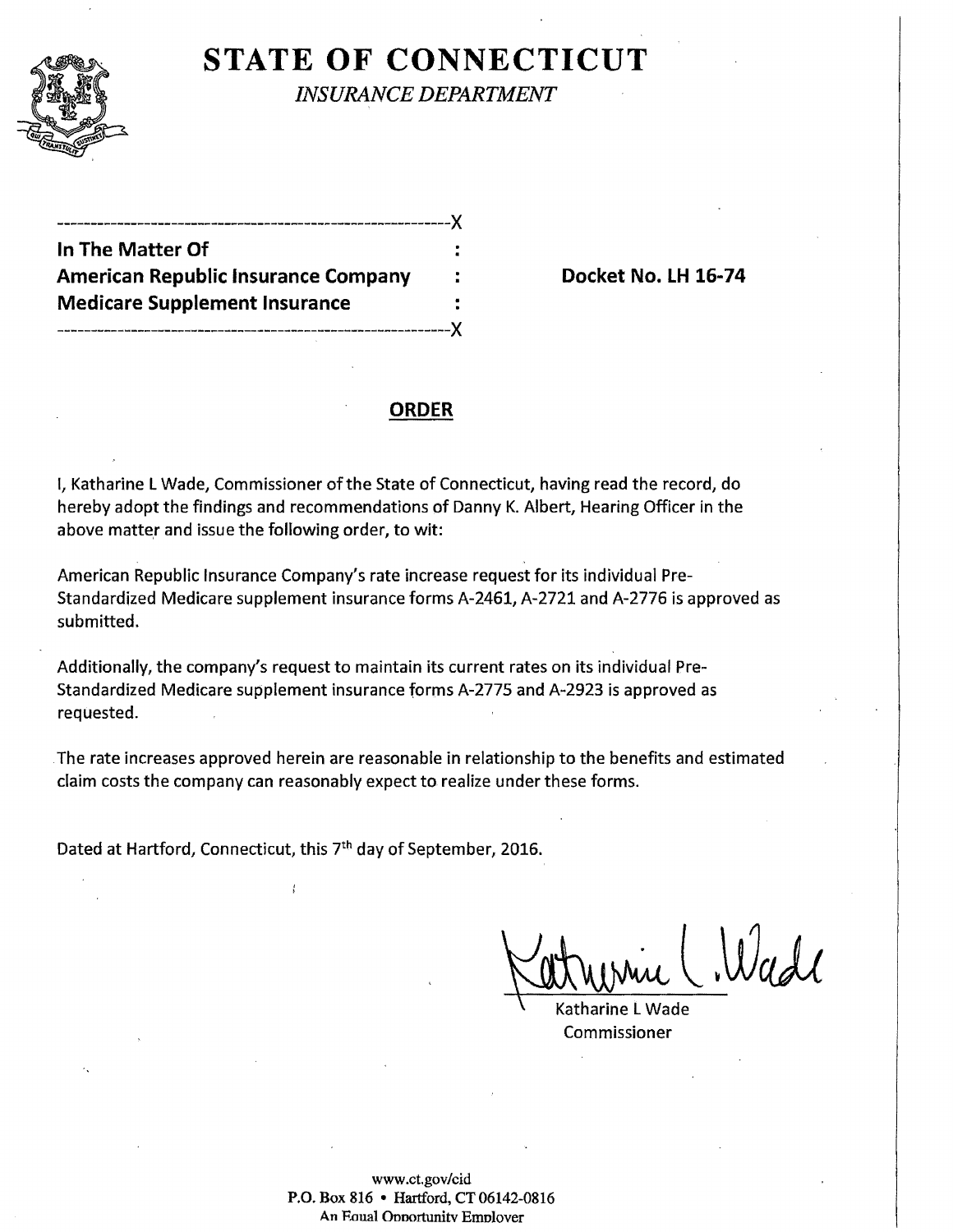

# **STATE OF CONNECTICUT**

*INSURANCE DEPARTMENT* 

| In The Matter Of                           | ÷ |
|--------------------------------------------|---|
| <b>American Republic Insurance Company</b> | ÷ |
| <b>Medicare Supplement Insurance</b>       | ÷ |
|                                            |   |

Docket No. LH 16-74

#### PROPOSED FINAL DECISION

#### 1. INTRODUCTION

The Insurance Commissioner of the State of Connecticut is empowered to review rates charged for individual and group Medicare supplement policies sold to any resident of this State who is eligible for Medicare. The source for this regulatory authority is contained in Chapter 700c and Section 38a-495a of the Connecticut General Statutes.

After due notice, a hearing was held at the Insurance Department in Hartford on Tuesday, August 23, 2016, to consider whether or not the rate increase requested by American Republic Insurance Company on its individual Pre-Standardized Medicare supplement insurance business should be approved. ·

No members from the general public attended the hearing.

No company representatives from Nationwide Life Insurance Company attended the hearing.

The hearing was conducted in accordance with the requirements of Section 38a-474, Connecticut General Statutes, the Uniform Administrative Procedures Act, Chapter 54 of Section 38a-8-1 et seq. of the Regulations of Connecticut State Agencies.

A Medicare supplement policy is a private health insurance policy sold on an individual or group basis, which provides benefits that are additional to the benefits provided by Medicare. For many years Medicare supplement policies have been highly regulated under both state and federal law to protect the interests of persons eligible for Medicare who depend on these policies to provide additional coverage for the costs of health care. <sup>1</sup>

Effective December 1, 2005, Connecticut amended its program of standardized Medicare supplement policies in accordance with Section 38a-496a of the Connecticut General Statutes, and Sections 38a-495a-1 through 38a-495a-21 of the Regulations of Connecticut Agencies. This program, which conforms to federal requirements, provides a "core" package of benefits known as Plan A. Insurers may also offer any one or more of eleven other plans (Plans B through N).

Effective January 1, 2006, in accordance with Section 38a-495c of the Connecticut General Statutes (as amended by Public Act 05-20) premiums for all Medicare supplement policies in the state must use community rating. Rates for Plans A through N must be computed without regard to age, gender, previous claims history or the medical condition of any person covered by a Medicare supplement policy or certificate.

1

www.ct.gov/cid P.O. Box 816 • Hartford, CT 06142-0816 An EQual Opportunity Employer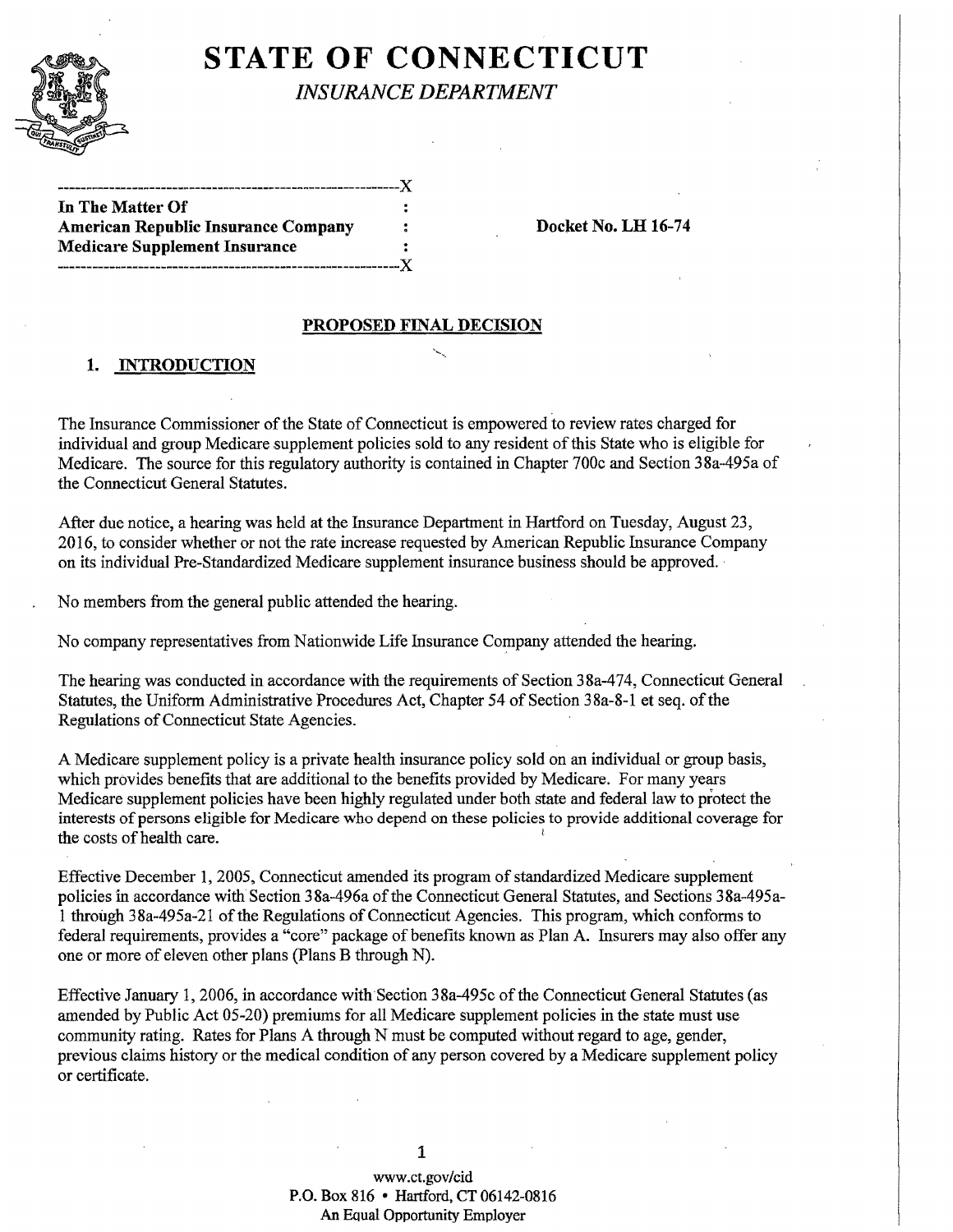The statute provides that coverage under Plans A through N may not be denied on the basis of age, gender, previous claims history or the medical condition of any covered person. Insurers may exclude benefits for losses incurred within six months from the effective date of coverage based on a pre-existing condition.

Effective October 1, 1998, carriers that offer Plan B or Plan C must make these plans as well as Plan A, available to all persons eligible for Medicare by reason of disability.

Insurers must also make the necessary arrangements to receive notice of all claims paid by Medicare for their insureds so that supplement benefits can be computed and paid without requiring insureds to file claim forms for such benefits. This process of direct notice and automatic claims payment is commonly. referred to as "piggybacking" or "crossover".

Sections 38a-495 and 38a-522 of the Connecticut General Statutes, and Section 38a-495a-10 of the Regulations of Connecticut Agencies, state that individual and group Medicare supplement policies must have anticipated loss ratios of 65% and 75%, respectively. Under Sections 38a-495-7 and 38a-495a-10 of the Regulations of Connecticut Agencies, filings for rate increases must demonstrate that actual and expected losses in relation to premiums meef these standards, and anticipated loss ratios for the entire future period for which the requested premiums are calculated to provide coverage must be expected to equal or exceed the appropriate loss ratio standard.

Section 38a-473 of the Connecticut General Statutes provides that no insurer may incorporate in its rates for Medicare supplement policies factors for expenses that exceed 150% of the average expense ratio for that insurer's entire written premium for all lines of health insurance for the previous calendar year.

#### ll. FINDING **OFFACT** ·J

'·

After reviewing the exhibits entered into the record of this proceeding, and utilizing the experience, technical competence and specialized knowledge of the Insurance Department, the undersigned makes the following findings of fact:

1. American Republic Insurance Company has requested the following rate increases for its individual pre-standardized Medicare supplement plans:

|        | Proposed      |
|--------|---------------|
| Form # | Rate Increase |
| A-2461 | 11.0%         |
| A-2721 | 6.5%          |
| A-2776 | 6.5%          |

No rate change for policy forms A-2775 and A-2923.

2. The number of in-force policies as of  $6/30/2016$ :

| Form $#$ | $\mathbb C\mathrm{T}$ | Nationwide |
|----------|-----------------------|------------|
|          |                       |            |
| A-2461   |                       | 248        |
| A-2721   |                       | 387        |
| A-2775   |                       | 124        |
| A-2776   |                       | 10         |
| A-2923   |                       | 66         |
|          |                       |            |

2